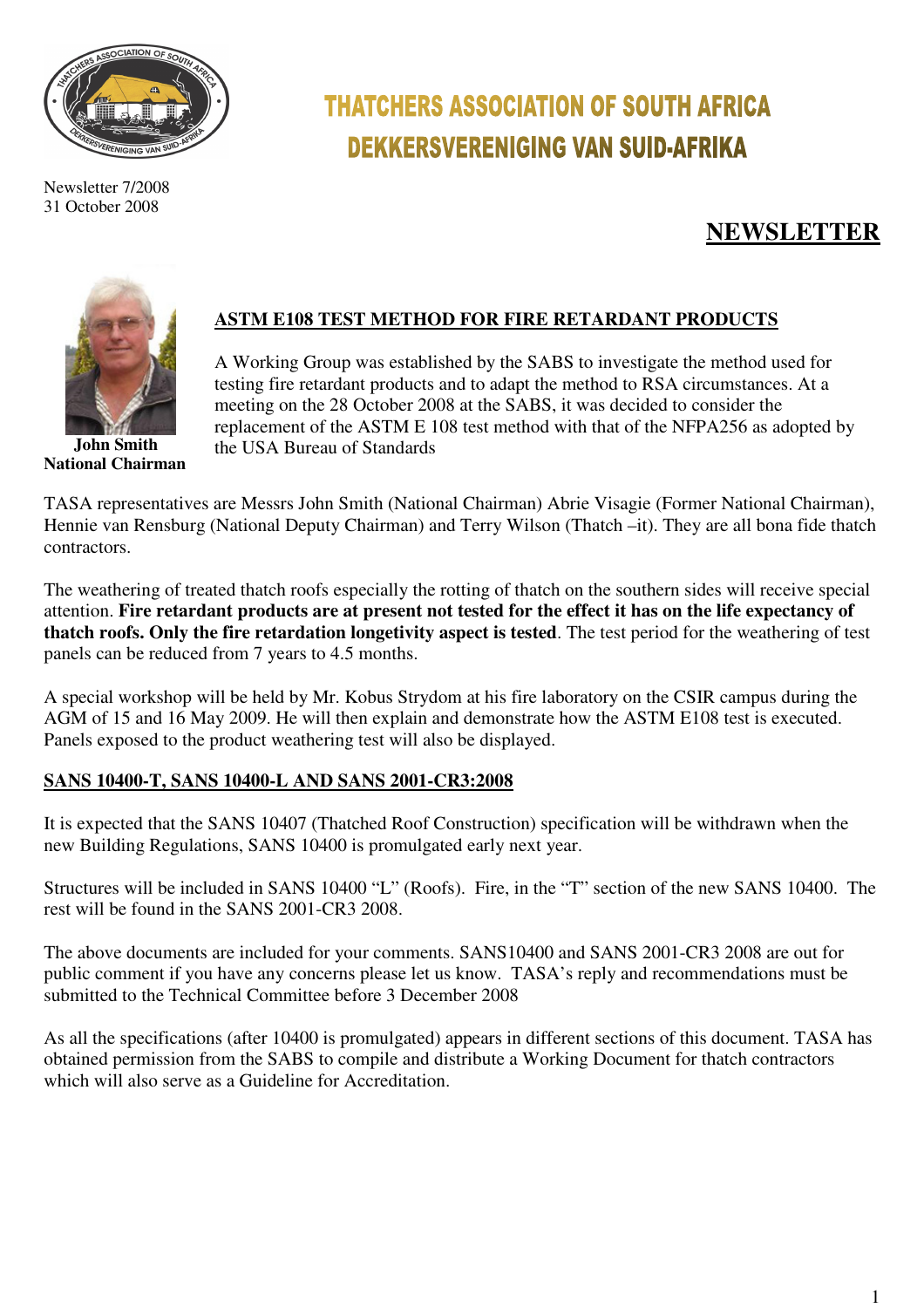## **VOLUNTARY ACCREDITATION / CERTIFICATION**

The concept document has been discussed at the different regional meetings. It will be tabled on the AGM for approval and implementation.

Accreditation is aimed at the protection of members, to promote employment and to pre-qualify members for potential contracts. Accreditation **confirms that a member is capable and qualified to fulfill his contractual obligations successfully. It provides a form of surety to banks and clients alike.** 

Accreditation is conferred only upon TASA members. On resignation or cancellation of membership, accreditation is recalled. Accreditation by TASA only will be recognized.

# **COMPLAINTS**

Numerous complaints have been received of bad workmanship and corruption. Quotes are often below cost resulting in roofs not being completed. These complaints have been against non members of TASA.

As a result of the above Banks, Municipalities and Insurance Companies are now calling for TASA membership as a prerequisite.

Stricter requirements for membership have been introduced and members are urged to maintain their membership of TASA

#### **NEW MEMBERS**

We welcome the seven new members that joined TASA lately. Gauteng has increased membership with one. North West and Western Cape increased with three each.

#### **NATIONAL THATCH ROOF CONSTRUCTION COMPETITION**

The above competition is extended to include professional Engineers, Architects and University students. You are encouraged to motivate the professionals involved in your projects / contracts to participate.

### **ARTICLES IN MAGAZINES**

The magazines SA Timber Homes & Projects and SA Roofing contain colourful pictures about TASA as well as articles submitted by TASA members. The former magazine is available on the shelves early November. SA Roofing is available on their website www.saroofing.co.za. It is also possible to subscribe. Some of the articles are also available on the TASA website.

#### **NEW POLYPROPYLENE TWINE**

Due to the excessive heat Thatch contractors in the North West region use mainly black UV Treated polypropylene twine. There are however contractors that use **any ordinary black twine**. Apparently roofs cannot be serviced when any black twine *or sisal twine* is used. These twines weather in a short period of time.

Mr Hennie van Rensburg (Chairman: North West) together with manufacturers developed polypropylene twine. This twine is being tested and will possibly be on the market soon.



The twine in the photo has not the  **correct colour.** 

The twine has a unique colour in order to distinguish it from other twine. It has a mix of green, yellow and brown (the only twine on the market with this colour combination). These colours combine with the thatch reed and laths on the inside of the roof. The twine is UV treated and contains a fire retarding substance. The breaking strain is approximately 42 kg and because of the treatment non stretchable. The packaging will also be clearly marked: "for thatch roof usage" Further information will be provided as soon as tests are completed.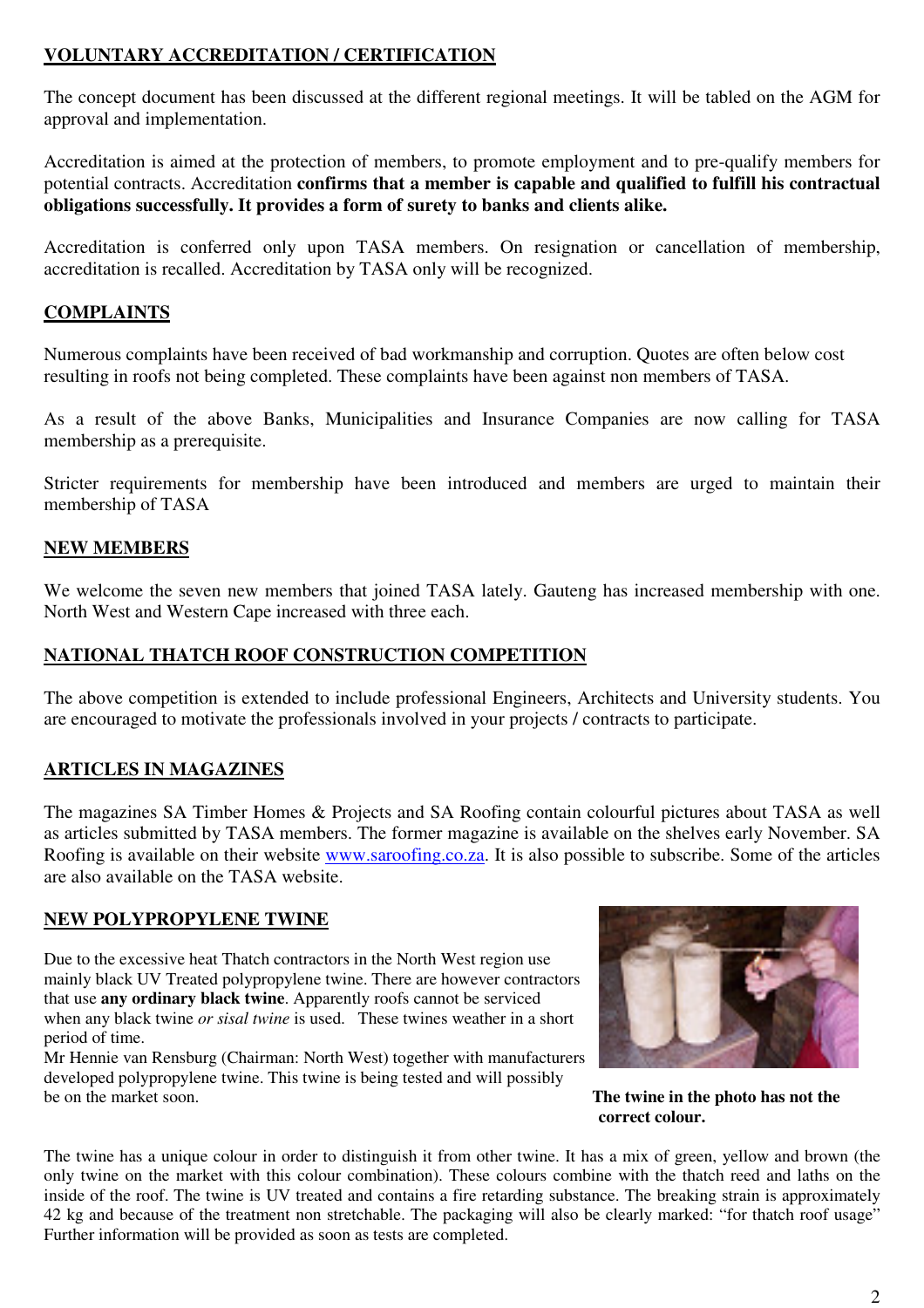# **TIPS**

# *Thatch Rolls.*

This is an alternative to beam filling with mortar. It could be successfully used in timber frame houses. It is airtight. The construction is also relatively simple.

#### All you need is:

#### *Materials:*

Fencing staples Sisal Tar Twine Sisal Rope Thatch Grass Nails (To secure rope)

*Tools:* Hammer Garden Executer (To cut thatch to size)

#### *Method*

Nail Staples into ring beam spaced evenly between rafters allowing small gap to thread twine through staples and then around lath. Place thatch to form roll. Tie twine tightly, cut excess twine. Pull twine around to conceal knots behind lath.

Cut rope to size and nail around rafter for any further queries please feel free to contact the writer.





#### *Twine tension test*

All Thatchers thatch to varying densities and can be controlled by a simple hook scale test.

#### *Method*

Hook around twine pull until twine parts from lath and take reading. The tension should be greater than 8 kilograms.

The above test should be performed soon after completion of a roof after all scaffold poles have been removed.